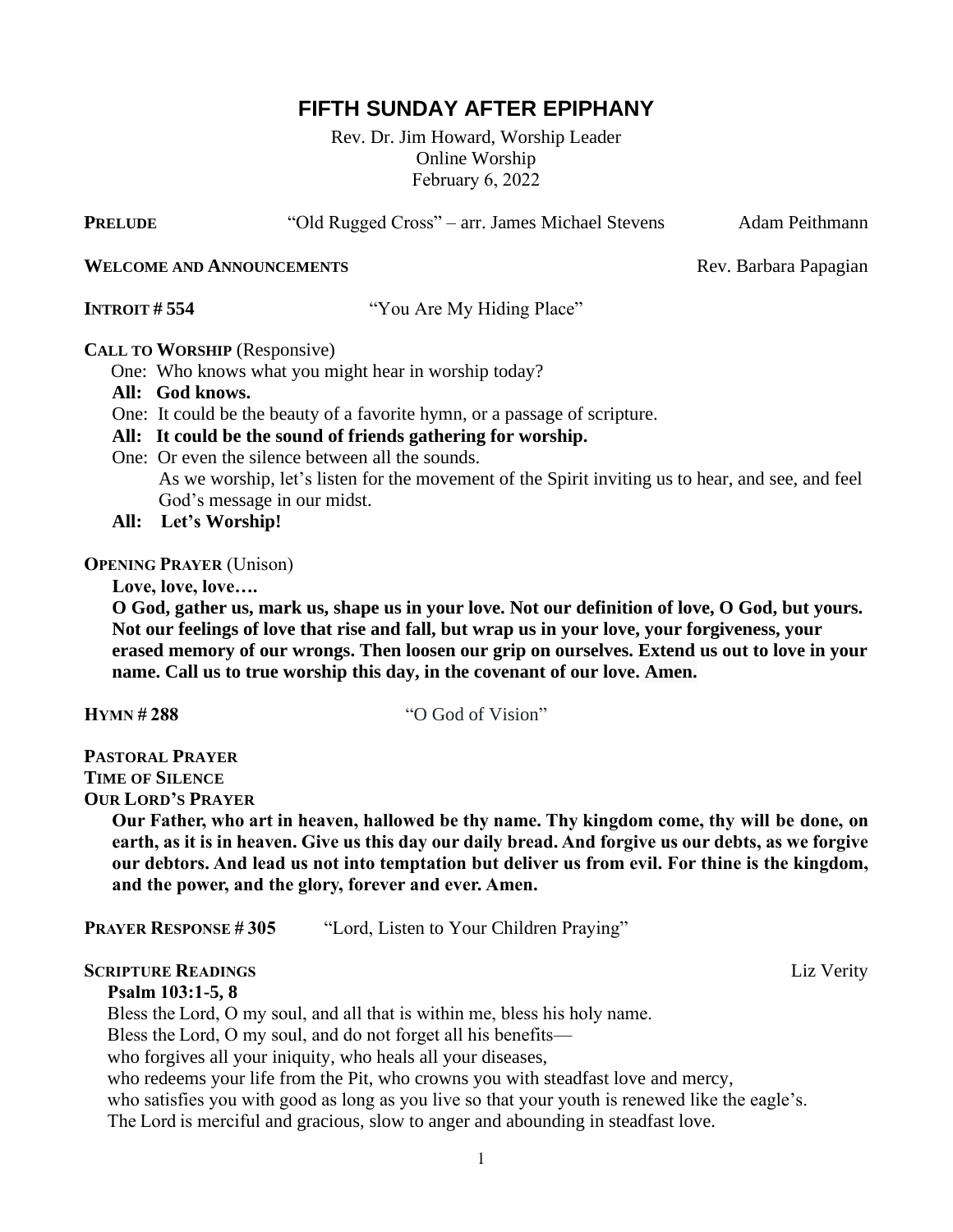#### **Romans 5:6-11, 20-21**

 For while we were still weak, at the right time Christ died for the ungodly. Indeed, rarely will anyone die for a righteous person—though perhaps for a good person someone might actually dare to die. But God proves his love for us in that while we still were sinners Christ died for us. Much more surely then, now that we have been justified by his blood, will we be saved through him from the wrath of God. For if while we were enemies, we were reconciled to God through the death of his Son, much more surely, having been reconciled, will we be saved by his life. But more than that, we even boast in God through our Lord Jesus Christ, through whom we have now received reconciliation. But law came in, with the result that the trespass multiplied; but where sin increased, grace abounded all the more, so that, just as sin exercised dominion in death, so grace might also exercise dominion through justification leading to eternal life through Jesus Christ our Lord.

| <b>PASTOR'S MESSAGE</b> | "This is THE TIME for MERCY"                    | Rev. Dr. Jim Howard |
|-------------------------|-------------------------------------------------|---------------------|
| HYMN#73                 | "There's a Wideness in God's Mercy"             |                     |
| <b>CLOSING WORDS</b>    |                                                 |                     |
| <b>BENEDICTION</b>      |                                                 |                     |
| <b>POSTLUDE</b>         | "Allegro Maestoso e Vivace" – Felix Mendelssohn |                     |

**Please note: In these difficult times, we are holding you all in our thoughts and prayers. For those who are able, we are grateful for your continuing contributions to the stewardship of our church.** 

**Rev. Dr. Jim Howard** (aka Nelson Howard, III), a native of Wellesley, MA, retired in 2015 from serving the First Congregational Church, UCC, in Pembroke, NH. He holds a Doctor of Ministry degree from Claremont School of Theology. He served at four UCC churches in southern California, then churches in Jaffrey and East Derry, NH; Kittery and Portland, ME; and Marshfield, MA. Since retirement, he has sung in the choir and taught classes at his now home church, First Congregational UCC of Hopkinton, NH. He has also led classes at Immaculate Heart of Mary Parish in Concord, NH. In addition, he is a Marian Missionary of Divine Mercy, an Emissary for Augustine Institute, and continues to serve on A New Thing Task Force Mission Group and Clergy Convocation committee of the NH Conference UCC, is chaplain and newsletter editor for the NH Chapter American Guild of Organists, and is a mentor in the Thresholds decision making program at Hillsboro County Dept. of Corrections.